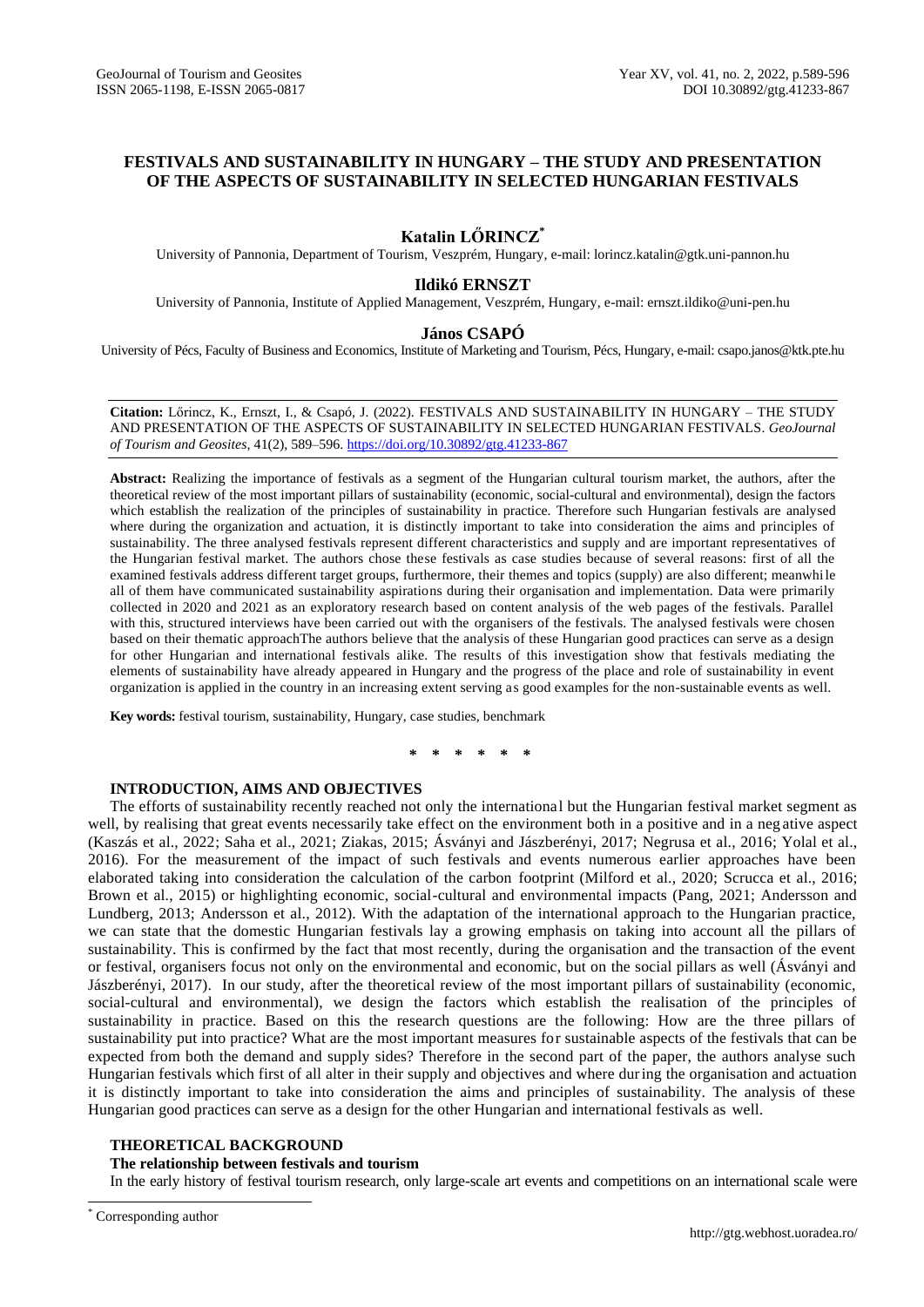defined as festivals, but today the concept has been diluted (Zou et al., 2021). Nowadays, smaller events with a local or regional appeal also advertise themselves as festivals not only in Hungary, but on the international scene as well (Vliet, 2019; Inkei, 2010,).Together with the new trends in tourism, people became more mobile, and in line with the completion of globalization, the number of festivals has grown exponentially over the past two decades (Laing, 2018; Sulyok and Sziva, 2009).

Festivals also became the most marketable cultural and tourism products of the 21<sup>st</sup> century (Choo, 2022; Gursoy et al., 2004; Crespi-Vallbona and Richards, 2007). As prosperity and well-being increases, the role of and need for experiences in society becomes more and more important (Ásványi and Márta, 2016). Unlike most products or services, festivals provide a community experience by creating an optimal breeding ground for encounters, people-to-people interaction and togetherness. On the supply side, the phenomenon of the experience society also affects the expansion of the art supply. The proportion of artists in society is increasing and so the increased number of artists requires the expansion of opportunities and venues. Parallel with this phenomenon, festivals meeting these requirements ensure the expansion of cultural infrastructure as well (Hunyadi et al., 2006). The authors agree with Richards (2001) and Smith (2003) that festival tourism shall be considered as a type of cultural tourism (Richards, 2001; Smith, 2003). In addition to festivals, other forms of living culture – e.g. carnivals, religious and artistic events such as concerts, theatre performances – are also worth mentioning, as these events are often the cornerstones of the festival program. It is no coincidence that within cultural tourism, the market demand for festival tourism has increased to such an extent that it can be considered as a dominant tourism product itself (Csapó, 2012). One reason for this is the complex supply and branding of the festivals, and on the other hand, the festival atmosphere, or, if you like, the elevated, festive effervescence that permeates the event.

The economic role of festivals is most conspicuous through their impact on tourism. According to the literature, festivals which have identifiable visitor segments including tourists whose visit involves "traveling beyond a 60 km radius and staying for at least one night" have tourism attractiveness (Getz, 1991 in: Sulyok and Sziva, 2009:4). Festivals enhance the attractiveness of a destination, especially if they function as tourist attractions (Çelik Uğuz and Gačnik, 2015). One of the main aspects in determining the tourist attraction of a festival is to differentiate festival visitors based on who came to the destination primarily with a motivation to visit the festival and who came with other, secondary motivations (Anastassova and Luizov, 2016; Wee et al., 2017). In the case of tourists with a secondary motivation the festival represents an element of the destination experience chain, which can be decisive in terms of tourism revenues as the tourism program supply is expanded. Festivals play a key role in place marketing and destination marketing, and can be suitable for extending the tourist season and alleviating seasonality (Kim et al., 2018; Alaux and Boutard, 2017,).

### **The impacts of tourism in the case of festivals**

Environmental pressure can be manifested in noise, air, soil, light or water pollution, but in the case of festivals most of all the accumulation of garbage and the degradation of vegetation are the most common negative features on the environment (Cierjacks et al., 2012). Besides these, noise pollution is one of the most common negative social impact of the events negatively influencing the attitude of the local population (and the fauna as well). We also have to mention that festivals have an impact on their environment not only on the exact location but in their wider environment as well (Buathong and Lai, 2019). As long as great events and festivals are organised which started to take into consideration sustainability, we can experience positive environmental, economic and social impacts as well naturally with the involved responsibility of both the supply and demand side (Wee et al., 2017). On the supply side, this approach is incorporated in the pro-sustainable attitude of the organizers and on the demand side consumer behaviour seems to be just as important in terms of achieving complex sustainable attitudes. In this respect, festivals can serve as tools for education and awareness raising in terms of establishing sustainable behavioural models (Buathong and Lai, 2019; UNEP, 2012,).

The sustainable organization of events comes together with numerous advantages covering a more complex set of indicators than only the environmental benefits. According to this approach, due to the environmental protection measures, one can experience economic (e.g. online materials instead of printed brochures, tap water instead of PET bottles) and social (e.g. the involvement of the local population, team building, common experiences) benefits as well (Aysel et al., 2017). Such good practices can also spread in a wider context aspiring for innovation other festivals organisers as well (Black, 2016). Parallel with this, the positive attitude change of the visitors can be beneficial in their everyday customs and lifestyle as well (Frost and Laing, 2015). Besides the mentioned complex impacts, the measures of sustainability can contribute to image creation, innovation and its marketing value can also raise the overall value of the certain destination (Ariyani and Fauzi, 2022; Supriono and Yulianto, 2021; Chirieleison and Scrucca, 2017). Festivals also create a unique milieu, which can serve as a tool to change the former lifestyle of visitors discovering alternative everyday solutions and creating a sustainable lifestyle model (Browne et al., 2019). Moreover, the transmission and mediation of local culture can promote to create a connection between the visitors and the local population, which can also contribute to the abolition of anti-tourism movements (Seraphin et al., 2019). In this respect, the festivals based on the local community can function as a kind of mediator between the visitors and the hosts, promoting the better understanding of the local culture and fostering interactions between these two segments. Thereby the created authenticity can also function as attraction. Festivals can also contribute with positive impacts on the local population by promoting the development of local economy and increasing the bondage and so the pride and image value towards the settlement (Seraphin et al., 2019).

### **Sustainable matters regarding festivals**

For festival visitors, an event is primarily about fun, relaxation, encounters and a break-away from the everyday life (Andersson et al., 2015). In addition to the positive economic effects of festivals (local suppliers, local producers, image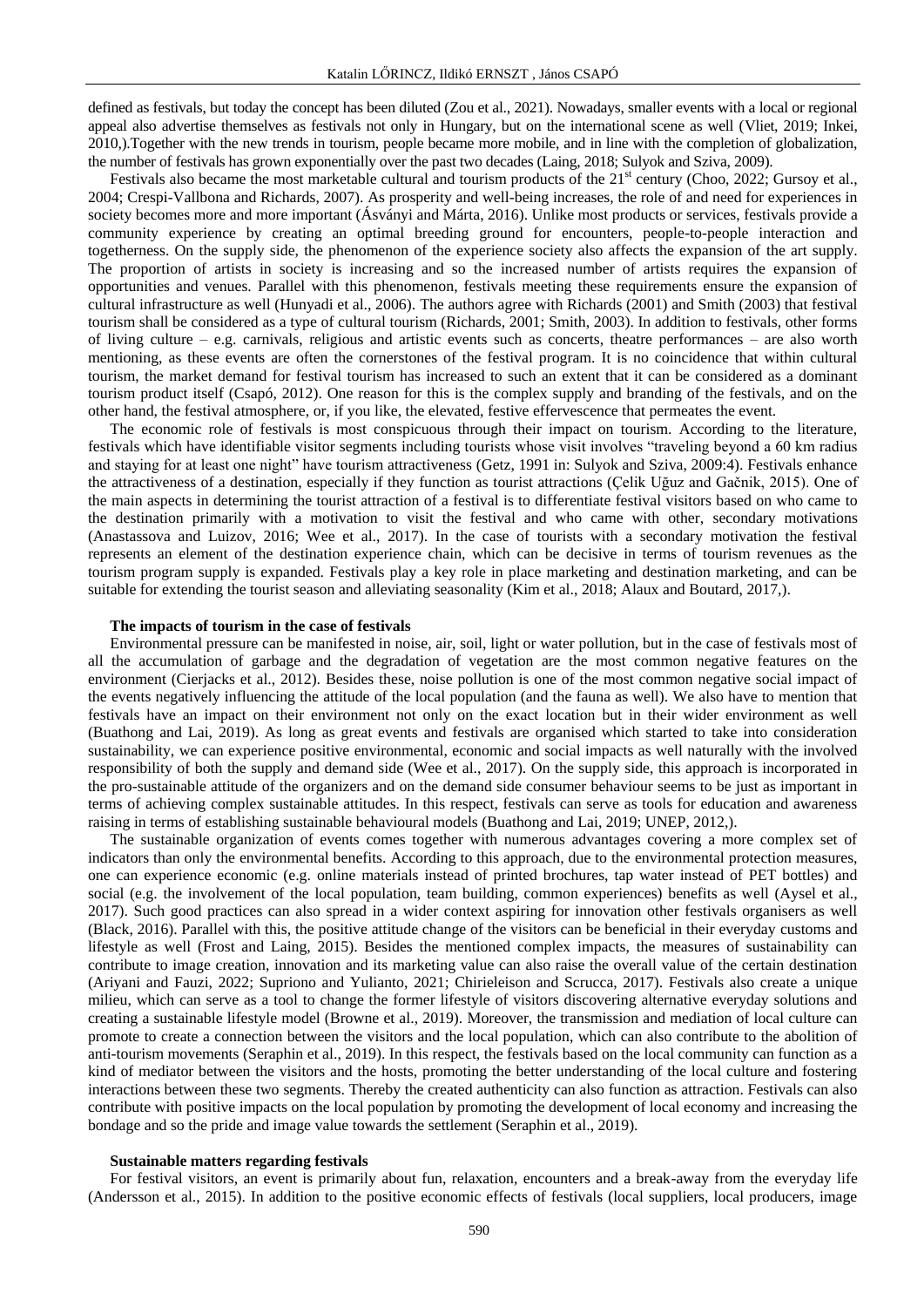enhancement, investment stimulation), the visitors also emphasize social impacts (community building, strengthening identity, nurturing local values, quality of life, participation of local people) (Yolal et al., 2016; Rollins 2007). Thus, the



 functions of festivals and Delamere, include providing a community experience and introducing the local, unique elements to the audience while making everyday life special. In addition to the listed functions, the formation of the attitudes of the festival visitors is also an important aspect, which has special significance in connection with sustainability (Hunyadi, 2004). Among the detected functions, the following can be highlighted as elements of sustainability: the strengthening of tolerance, education and training, and sustainable economic development (Figure 1).

Naturally, at the same time, a festival requires water, energy, land, food and other factors and resources causing a wide range of environmental burden or damage. The operation of the festival infrastructure can therefore have an environmental impact in several key areas, such as:

- energy from non-renewable sources, energy from external sources or local generators,
- wastewater generated in catering establishments and toilets,
- transport required for the construction of the infrastructure and the availability of consumer goods (e.g. food), as well as the related fuel consumption,  $CO<sub>2</sub>$  emissions,
- $\bullet$  the travel of visitors to the venue and the related fuel consumption,  $CO<sub>2</sub>$  emissions,
- litter from consumer goods brought to the festival venue by visitors,
- on-site waste from consumption, programs, catering,
- damage caused by cars and people,
- damage caused by cars and people on the ground (Bodnár, 2016).

| Organizational<br>activities                                                                                                                                                                                                                                                                                                                                                                                                                                                              | Activities that affect<br>both the organization<br>and visitors                                                                                                                                                                                                                                                                                                                                                                                                                                                                                                                              | Activities affecting<br>the direct conduct of<br>visitors                                                                                                                                                                                                                                                                                                                                                                                                                                                                                                                                                                                                              | Activities that affect<br>the attitude of visitors                                                                                                                                                             |
|-------------------------------------------------------------------------------------------------------------------------------------------------------------------------------------------------------------------------------------------------------------------------------------------------------------------------------------------------------------------------------------------------------------------------------------------------------------------------------------------|----------------------------------------------------------------------------------------------------------------------------------------------------------------------------------------------------------------------------------------------------------------------------------------------------------------------------------------------------------------------------------------------------------------------------------------------------------------------------------------------------------------------------------------------------------------------------------------------|------------------------------------------------------------------------------------------------------------------------------------------------------------------------------------------------------------------------------------------------------------------------------------------------------------------------------------------------------------------------------------------------------------------------------------------------------------------------------------------------------------------------------------------------------------------------------------------------------------------------------------------------------------------------|----------------------------------------------------------------------------------------------------------------------------------------------------------------------------------------------------------------|
| • selection of venue<br>• application of energy<br>saving tools and<br>logistics principles,<br>environmentally<br>conscious marketing<br>and use of raw<br>materials.<br>• renewable energy<br>vehicles for<br>transport,<br>infrastructure and<br>organizational tasks<br>• selective waste<br>collection<br>• proper wastewater<br>treatment<br>ordering and delivery<br>of common raw<br>materials for catering<br>units<br>• restoration of the<br>festival venue after<br>the event | • use of renewable<br>energy during the<br>programs of the<br>event<br>•use of low-<br>consumption,<br>energy-saving<br>devices, luminaires<br>design of suitable<br>mobile restrooms<br>• a ban on the sale of<br>alcohol, soft drinks<br>in PET bottles or<br>bottles and a ban on<br>the use of plastic<br>bags,<br>• procurement of local<br>products (in order to<br>strengthen the local<br>economy and to<br>reduce the so-called<br>food miles),<br>• estimating the<br>amount of food<br>needed as accurately<br>as possible, offering<br>leftover food for<br>charitable purposes. | • the right choice of<br>tableware, the<br>material of the<br>glasses (it is the<br>responsibility of the<br>organizers what the<br>visitor uses, but it is<br>the visitor's decision<br>whether to collect<br>and reuse it<br>selectively.)<br>• encourage selective<br>waste collection.<br>placement of<br>containers<br>• purchase of<br>souvenirs for the<br>bottles of soft drinks<br>and metal cans<br>• provision of drinking<br>water<br>• offering and<br>organizing transport<br>alternatives<br>(organizing a shuttle<br>service to the nearest<br>bus and train stop,<br>encouraging car<br>sharing, setting up a<br>bicycle car park,<br>service point). | • primary information<br>collection.<br>• attitude-forming<br>programs,<br>• preliminary<br>on-site<br>awareness raising,<br>• promotional gifts,<br>souvenirs in the<br>name of<br>environmental<br>awareness |

Figure 2. Bodnár's (2016) approach of actions to reduce negative environmental impacts on festivals Source: Bodnár, 2016

The steps and good practices taken to ensure the environmental sustainability of the festivals, and so solving the upper mentioned problematic impacts, target both the organizers and the visitors who can make their impact both directly and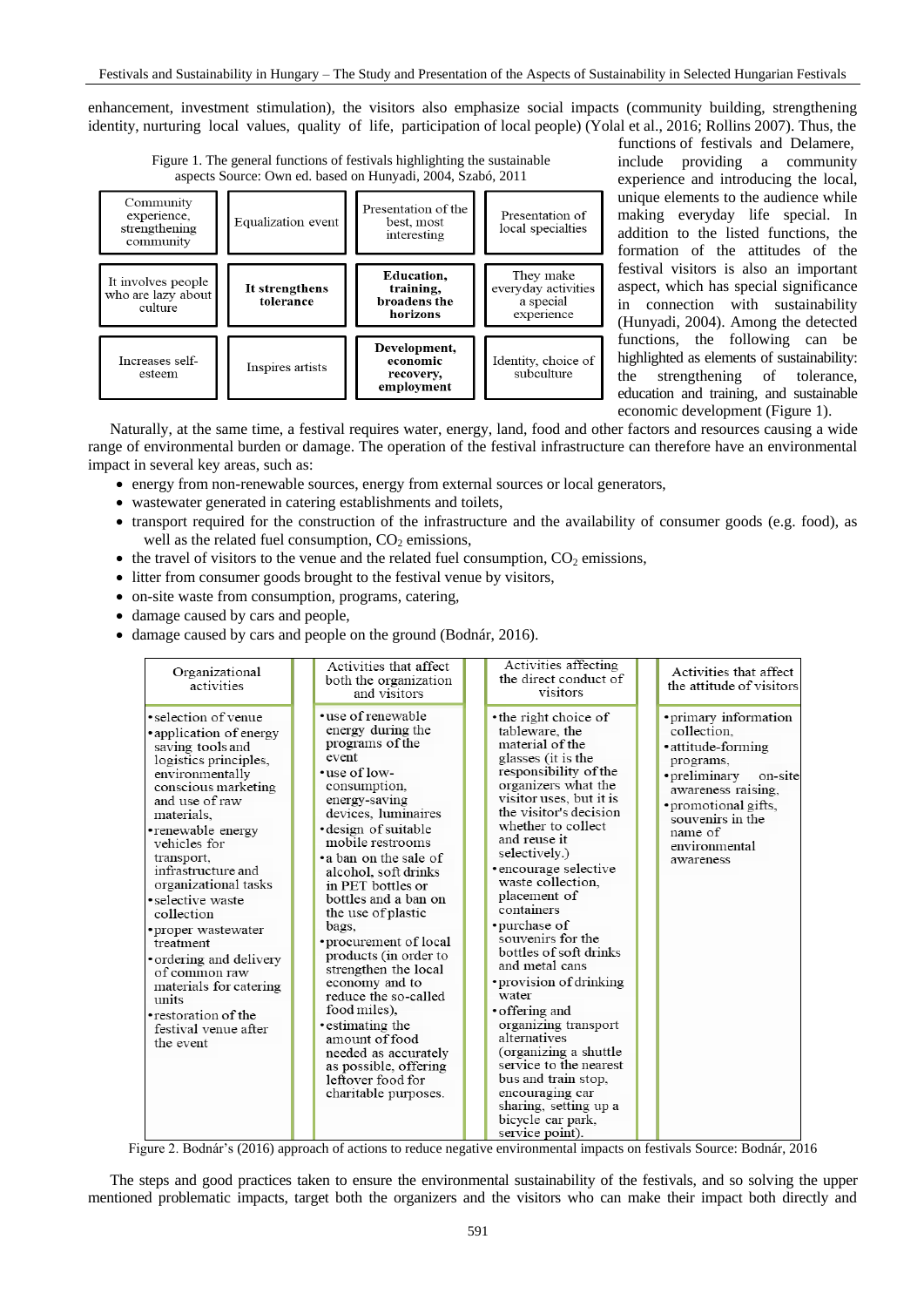indirectly. Figure 2 demonstrates the approach of Bodnár (2016) for the necessary actions in order to reduce negative environmental impacts. The authors rely on this methodology and approach at the second part of the paper in order to evaluate the sustainable aspects of the chosen Hungarian festivals. From the point of view of monitoring and communication, the application of environmental standards, the acquisition of certificates with the appropriate recognition and professional background (e.g. Greener Festival Award) is of great importance (Collins and Cooper, 2017; Gössling et al., 2011). Many events pay great attention to prove their responsible activities with an environmental certificate (e.g. ISO20121), which they also use to build and enhance their positive image towards visitors. In order to achieve these titles a comprehensive audit is required that facilitates a thorough review of each process, the detection of errors, an assessment on a realistic basis, and the optimization of implementation. The application of a system of norms includes access to an extensive knowledge base, in which benchmarks and efficiency-enhancing practices can be achieved, the introduction of which is justified by measurable results. Of course, measuring the environmental impact of festivals is an important step towards sustainability (Bodnár, 2016).

### **DATA AND METHODS**

As mentioned in the introduction, the sustainable approaches and practice of three Hungarian festivals are presented as case studies, which the authors believe can serve as a model for other similar events. In doing so the authors primarily use case studies in this paper which belong to the qualitative field research paradigms. According to Babbie (2010) "a case study focuses attention on a single instance of some social phenomenon (...). The limitation of attention to a particular instance of something is the essential characteristic of the case study" (Babbie, 2010:309). However, the term is used in a broad sense, as there is no consensus, what can be considered to be a case. The three analysed festivals represent different characteristics and supply, so they characteristically differ in size and supply, and are an important segment of the Hungarian festival market. The first festival is the Sziget Festival (Budapest), which was organized first at the beginning of the 1990's. Since then it has grown into a worldwide event. The Valley of Arts (Kapolcs) has a different – local – approach and atmosphere since several small villages of the Balaton-Uplands serve as the venue of the festival. Its history dates back to the change of regime (1989), and since then it has become an iconic cultural-arts festival in the Hungarian countryside. The third chosen festival is the Szeged Youth Days (Szeged), a festival with long history based on the educational and especially university background of the city.

The authors chose these festivals as case studies because of several reasons: first of all the examined festivals address different target groups, furthermore, their themes and topics (supply) are also different; meanwhile all of them have communicated sustainability aspirations during their organisation and implementation. In our opinion by examining these festivals, one can cover the characteristic features of sustainability of the Hungarian festival market, thus by giving an overview about the present state of the initiations carried out on this field serves as a tool for understanding the attitude towards sustainable festival organisation. As mentioned, all festivals are popular and emblematic in Hungary, nevertheless they differ in their type or in the number of visitors, which ranges from 93.000 (Szeged Youth Days) to 530.000 (Sziget). The analysed festivals are located in different regions of the country: Sziget is organized in the capital (Budapest), Szeged Youth Days in one of the regional centres of South Hungary, meanwhile the venue of the Valley of Arts is in several neighbouring small villages in a rural area in Central Hungary (Table 1). Data were primarily collected in 2020 and 2021 as an exploratory research based on content analysis of the web pages of the festivals. Parallel with this, structured interviews have been carried out with the organisers of the festivals. The analysed festivals were chosen based on their thematic approach (Sziget: music; Szeged Youth Days: youth; Valley of Arts: arts), location (Sziget: capital; Szeged Youth Days: regional center; Valley of Arts: rural area) and the aimed audience (Sziget: foreign visitors; Szeged Youth Days: domestic young generation; Valley of Arts: families and middle aged visitors) and also because they cover the dominant Hungarian festival types. Finally, they are all market leading events, flagships in the country.

| The name of the festival                      | Venue                                                                                                                | The date of<br>the festival | The first year<br>of the festival | <b>Type</b>      | Number of<br>visitors | Award                                          |
|-----------------------------------------------|----------------------------------------------------------------------------------------------------------------------|-----------------------------|-----------------------------------|------------------|-----------------------|------------------------------------------------|
| Sziget (Island) Festival                      | Óbuda-Island, Budapest                                                                                               | August                      | 1993                              | music            | approx.<br>530.000    | <b>AGF</b> Greener<br><b>Innovations Award</b> |
| Művészetek Völgye<br>(The Valley of Arts)     | Small villages in the Balaton-<br>Uplands: Kapolcs, Pula,<br>Taliándörögd, Vigántpetend,<br>Monostorapáti, Ócs, Pula | July                        | 1989                              | arts<br>festival | approx.<br>200,000    |                                                |
| Szegedi Ifjúsági Napok<br>(Szeged Youth Days) | Szeged, Tisza-River Bank                                                                                             | August                      | 1968                              | music            | approx.<br>93.000     | <b>Greener Festival</b><br>Award               |

Table 1. Primary data of the examined Hungarian festivals Source: Magyar Fesztivál Regisztrációs és Minősítési Program, 2020; Művészetek Völgye, 2020; Sziget Fesztivál, 2020b; Szegedi Ifjúsági Napok, 2021

#### **RESULTS**

### **The Definition, Role and Qualification of Festivals in Hungary**

In Hungary, the definition of festival provides a broad framework for the concept. According to the definition of the Hungarian Festival Association (Magyar Fesztivál Szövetség): "Festival means any series of cultural, artistic, gastronomic, sporting or other event, organized around one or more themes, which takes place on a regular basis and has a program announced at one or more venues. It has the aim to provide its audience with high quality, value mediating, informative and at the same time entertaining, leisure community experience" (Magyar Fesztivál Szövetség [Hungarian Festival Association], 2008). Based on these, not only cultural events, but also sports and periodic events with other profile can be qualified as festivals. According to the standpoint of the Hungarian Festival Registration and Qualification Program, an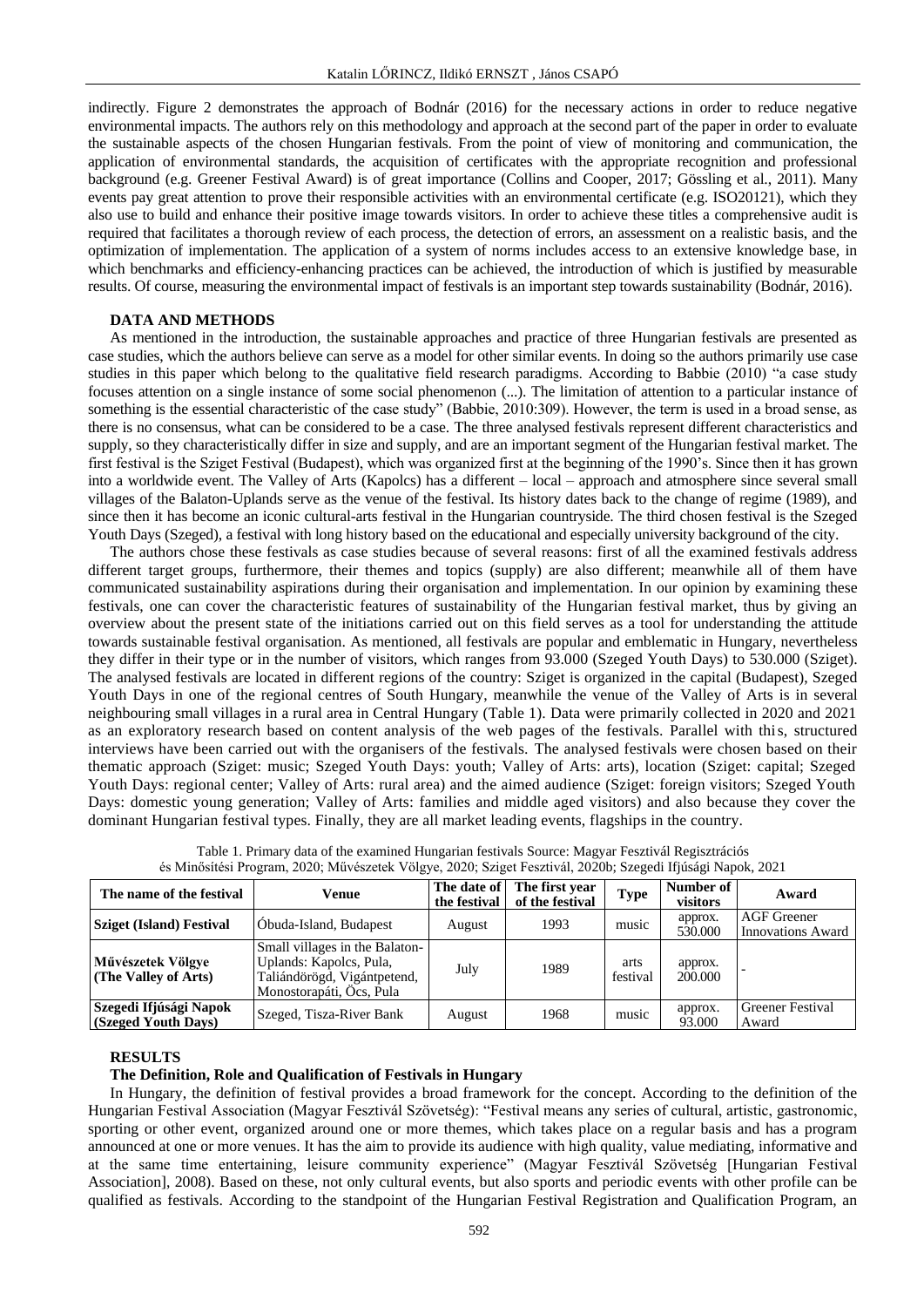event that lasts at least two days, provides at least 2-3 program opportunities per day, has more than 3-400 visitors and a minimum income of 3-4 million HUF (Hungarian Forints) can be considered a festival (Hungarian Festival Association Registration and Qualification Program [Magyar Fesztivál Regisztrációs és Minősítési Program], 2020).

More detailed information about the festivals has been available in Hungary since 2009. Since then, the registration and qualification system of Hungarian festivals has been operated by the Hungarian Festival Association. Its primary purpose is to map high-quality – and primarily cultural – festivals. As it focuses on only a narrower piece of the festival market, the range of festivals it registers is far from complete. In 2009, when the registration system was launched, there were 212 registered domestic festivals on the list. In 2019, the number of registered festivals was already around 400 (Formádi and Hunyadi, 2019). In 2020, the Hungarian Festival Association had a broader sample of 980 festivals and from these it had detailed information about 480 events. The current membership of the Hungarian Festival Association consists of about 300 festivals represented by 225 organizations. Some of the festivals have both local and regional significance; their role as cultural bridges is also reflected in the preservation of traditions, cultural innovations and international relations. Many festivals contribute to the provision of basic cultural care in settlements. The role of festivals is also significant in the tourism and cultural sectors: in addition to quality entertainment and community building, employed performers, art groups, entrepreneurs providing infrastructure – vendors, caterers, accommodation providers – can also be regarded as significant taxgenerating factors. In Hungary, the combined budget of the festivals is 36 billion HUF. They enrich the national income by almost 80 billion HUF, and provide employment for 37,000 employees (Magyar Fesztivál Szövetség [Hungarian Festival Association], 2020). As several criteria must be met in order to register, not all events that consider themselves festivals can be included in the registration system of the Hungarian Festival Association, therefore the actual size of the festival market is much larger than those that have been successfully registered. Based on the criteria of the festival association, we can classify the festivals into groups based on duration, scope, frequency, type of organizers, and topic (Magyar Fesztivál Szövetség [Hungarian Festival Association], 2020). Based on the statistics of the festival association, the registered festivals have a tradition looking back on an average of 12-13 years (in terms of ranked data, the median shows 9 years).

The market of festivals is varied in nature, and in terms of their attractiveness, they vary greatly from visitors of a few hundred to events of more than 200,000 visitors. Nearly 40% of the registered Hungarian festivals belong to the group of less than five thousand people, and 34% to the group of five thousand to twenty thousand people. The median is at 6,600 persons – the same number of festivals had fewer and more visitors. Currently, the Hungarian Festival Association operates with four departments according to their topic: public festival (community festival), gastro-cultural festival, art and folk-art festival. In the supply in terms of type, most festivals are artistic, followed by gastronomic festivals (Magyar Fesztivál Szövetség [Hungarian Festival Association], 2020). According to the Hungarian Festival Association, "in 2020, no festival can be imagined where the aspect of environmental awareness is irrelevant" (Magyar Fesztivál Szövetség [Hungarian Festival Association]). There are "green" elements where "the breakthrough seems to be almost complete": such as the non-use of plastic cups and the introduction of selective waste collection. At the same time, unfortunately, some organizers think that environmental awareness does not fit their profile, even though "the mood temperature of any togetherness tends to be directly proportional to the ecological footprint of the event" (Magyar Fesztivál Szövetség [Hungarian Festival Association], 2020). According to the authors of this paper, Hungarian festivals in general can present several good examples on the field of sustainability, but still much more attention is needed in order to enhance the scope.

In the following section we present the analysis of the highlighted three Hungarian festivals focusing on their practice of sustainable aspects in the organisation and actuation of the event.

### **Detected sustainable aspects of the Sziget (Island) Festival**

The internationally most well-known and popular Hungarian festival each year – except for the Covid-19 pandemic – attracts highly popular international performers, hosting over 1000 shows across 60 stages, for 7 days straight. At the moment, it is the greatest and most famous festival of Hungary with visitors arriving from around 100 countries mainly from the United Kingdom, France, Germany, Italy and the Netherlands (Sziget Fesztivál, 2020a).

In 2020, the festival has earned an AGF Greener Innovations Award acknowledging "outstanding innovation, initiative or invention that has been a game changer in the green event space, that has disrupted business as usual, or has given a new solution to help turn something problematic in to something good" (AGF, 2020).

At the Sziget Festival, a special emphasis is placed on reducing the amount of waste, as well as on the protection of the Danube and the riverside section (Molnár, 2019). With the institution of the reusable cups, the "straw program" and the decomposing plates, the amount of waste generated can significantly be reduced. Furthermore, festival visitors can exchange the selectively collected waste for gifts (Sziget, 2020a). Sustainable actions include that visitors are called upon to save water when taking showers, and the free drinking water intake possibilities, taps available at the festival venue are also indicated. A dining block is operated that sells food – which is produced with a low  $CO<sub>2</sub>$  emission (more vegetables, fruits instead of meat dishes). Mobile composting equipment composts the generated kitchen waste, and the humus generated here is utilized during the recultivation of the Óbuda-Island, the location of the festival. A conscious camping zone has also been created, highlighting the bike-friendly nature of the festival. A new product group, a new merch called SzigEthical has also been introduced, selling organic T-shirts, bags and bottles. In the framework of social responsibility, the musical education of children is also supported by the festival (Sziget, 2020b).

### **Detected sustainable aspects of the Valley of Arts (Művészetek Völgye) festival**

Today, the "Valley of Arts" has almost become a cult institution in Hungary. This festival is held in the hidden, small-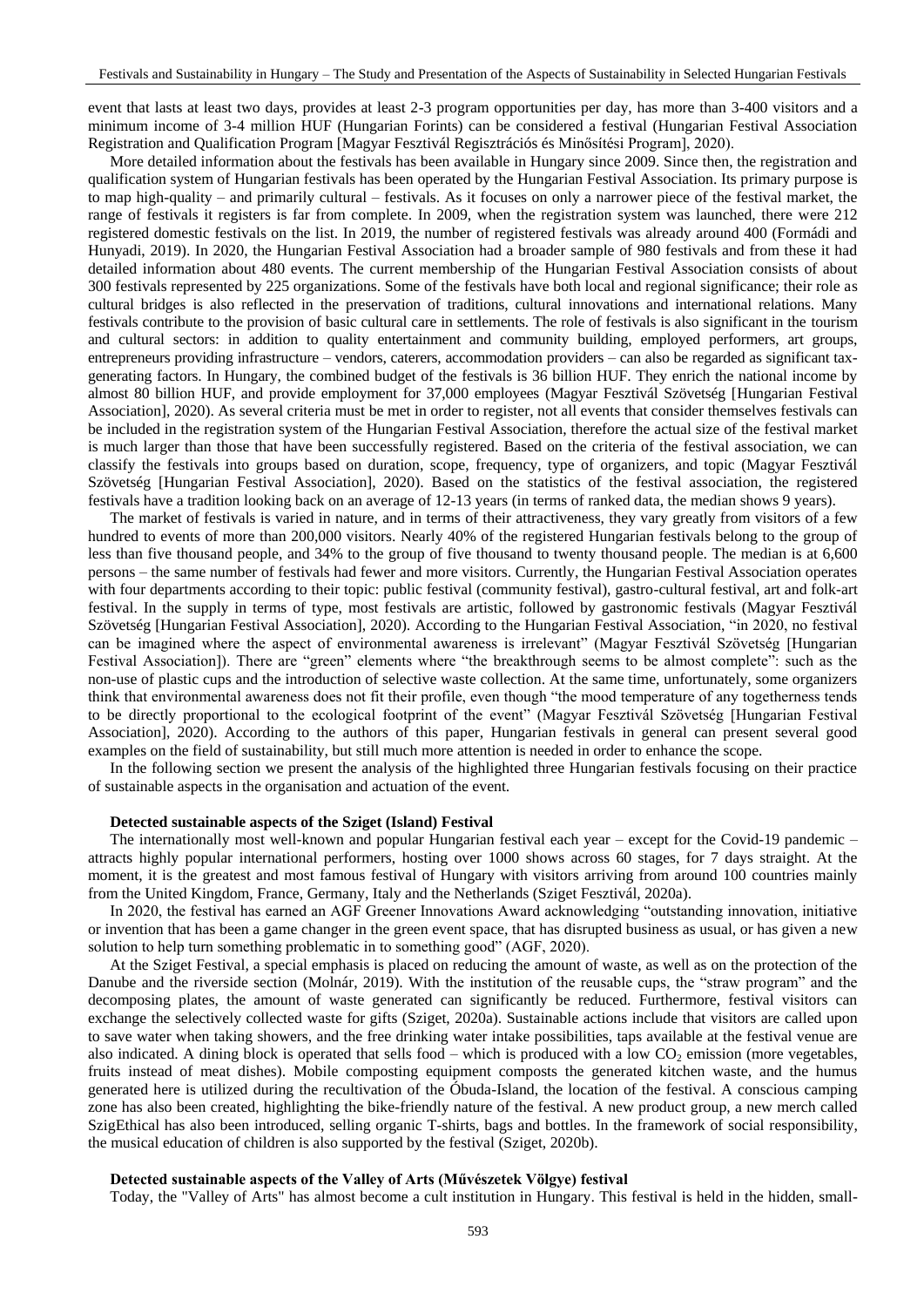sized micro villages of the picturesque Balaton Uplands offering thousands of programs and happenings from all branches of art in a special and unique milieu (Horváth, 2019). The festival was first held in 1989 in a small village called Kapolcs, which had only a few hundred inhabitants where the streets, courtyards and squares of the village gave space to the festival. Later the neighbouring villages, Vigántpetend, Öcs, Pula, Monostorapáti, joined the programs. It seems to be no coincidence that the symbol of the festival has become the snail – a parallel can also be drawn with the emblem of "slow movements". After all, the festival fits perfectly into the requirements of sustainability and slow philosophy. A "Valley Snail Award" has been established, and a Snail-service (bus service) connects the various villages, sites of the festival, also strengthening sustainability. As another example for sustainability, the totem animal of the Valley, was also made in a Gigasnail form by painter Emese Bács in a competition where she used waste to make the work of art (Fidelio, 2019).

In recent years, however, in response to the spirit of the new age, a number of modernizations have taken place on this area. In 2019, the new slogan has been introduced: "The Valley is Greening!" The institution of a "reusable cup" has been introduced, significantly reducing the amount of waste generated which turned to be reduced by up to 50% (Művészetek Völgye [Valley of Arts], 2019). Visitors found messages at the festival encouraging the use of their own cutlery and plates (Hangfoglaló, 2019). The restaurants use compostable cutlery and plates, which are also composted at the end: Sugar cane plates, trays and corn cutlery are used. There is a "Valley Garbage Collection" team, which sorts and collects waste, furthermore, separate waste collection units are placed with warnings for their correct use. The programs of the festival also reflect a sustainable approach: they hold workshops on climate change (in cooperation with NFFT, V4SDG and EIT Climate-Kic), games are organized (e.g. Balaton-Uploads National Park, WWF, Bakony-Balaton Geopark, ZöldZugoly, Jane Goodall Institution), lectures and exhibitions are held based on the topics of sustainability and responsibility. Instead of a booklet printed on paper, an updated, renewed mobile app has been introduced also reducing the burden on the environment. In order to devoid or minimise the use of cars, the organisers increased the local public transport's running time as well (so the cars can be left in the free parking lot on the outskirts of the village (Művészetek Völgye, [Valley of Arts], 2019).

### **Detected sustainable aspects of the Szeged Youth Days (Szegedi Ifjúsági Napok) festival**

The Szeged Youth Days can also be considered to be one of the forerunners of green festivals in Hungary, as for instance they were among the firsts to use reusable cups already in 2008. The event has been awarded by the Greener Festival Award as well (Alternatív Energia [Alternative Energy], 2016). They use biodegradable cutlery and plates, and compost them as well. In order to reduce the environmental impact of traffic, free storage is provided for bicycles. Within the framework of cooperation with MÁV (Hungarian State Railways), festival visitors can arrive with a discounted train ticket to the venue. The company also launches bicycle storage trains. One can visit the city of Szeged by rickshaw-taxi, there is a "green police", a fair-trade cafe, and one can also buy organic fruit from Hungarian producers at the festival. Eatable spoon, ice glass and non-plastic straw are used on the festival as well. In an eco-pub the so called ÖKO-SZIn takes place, where cutlery can be composted. There is also eco/compost toilet. Furthermore, it was also possible to adopt trees (Alternatív Energia [Alternative Energy], 2016, Humusz Szövetség [Humus Association], 2020).

|                                                                              | <b>SZIGET</b> festival                                                                                                                                                                                  | <b>Valley of Arts</b>                                                                                                                   | <b>Szeged Youth Days</b>                                                                                                                                                                |
|------------------------------------------------------------------------------|---------------------------------------------------------------------------------------------------------------------------------------------------------------------------------------------------------|-----------------------------------------------------------------------------------------------------------------------------------------|-----------------------------------------------------------------------------------------------------------------------------------------------------------------------------------------|
| Organizatio-<br>nal activities                                               | Waste-recycling, selective waste collection                                                                                                                                                             | -Recycling, selective waste selection<br>New mobile application for the program guide                                                   |                                                                                                                                                                                         |
| <b>Activities</b><br>that affect<br>both the<br>organization<br>and visitors | - Reuseable cups<br>- Green Sziget Vendor Program:<br>environmentally conscious dining block<br>- Bike-friendly festival<br>- Energy Efficiency                                                         | - Reusable cup                                                                                                                          | -Organic fruit from producers<br>- Compost toilet (ECOToi)<br>- Fair trade cafe                                                                                                         |
| <b>Activities</b><br>affecting the<br>direct<br>conduct of<br>visitors       | - Cleaner Riverbank program<br>- encourage selective waste collection,<br>- placement of containers<br>- Green Shower Initiative<br>- FreshWater Points: drinking water for free<br>- Pocket ashtrays   | - Encourage selective waste collection,<br>- placement of containers<br>- Bus service (Snail bus ride)<br>- Compostable cutlery, plates | -Cooperation with the Hungarian<br>State Railway) (discounted train ticket)<br>- Bycicle-friendly festival<br>- Compostable cutlery, plates<br>- Eatable spoon, ice beaker, straw straw |
| <b>Activities</b><br>that affect<br>the attitude<br>of visitors              | - Supporting musical education of<br>children in cooperation with SUPERAR<br>- Green Sziget Center: workshops, Wifi<br>for Trash, collection of tents, sleeping<br>bags, matts by charity organizations | Environmental protection workshops,<br>games                                                                                            | -Adoption of trees<br>- Green" police                                                                                                                                                   |

Table 2. Detected indicators of Bodnár's sustainability model at the examined festivals (Bodnár, 2016) Source: Own editing based on the data received from Sziget, 2020a, Művészetek Völgye, 2019, Szegedi Ifjúsági Napok, 2020

### **CONCLUSIONS**

The results of this investigation show that festivals mediating the elements of sustainability have already appeared in Hungary and the progress of the place and role of sustainability in event organization is applied in the country in an increasing extent serving as good examples for the non-sustainable events as well. Most of the detected actions can be found on the field of environmental protection: all the studied festivals take care to alleviate the environmental impact of transportation with their own means: with a bicycle-friendly approach (Sziget Festival), incentives to use public transportation (Szeged Youth Days), or running their own bus service (Valley of Arts). The initiation of reusable cups, the use of biodegradable cutlery and plates have also appeared in all cases, as well as composting and selective garbage collection. The special attention paid to the formation of the attitude of festival visitors is also a common element.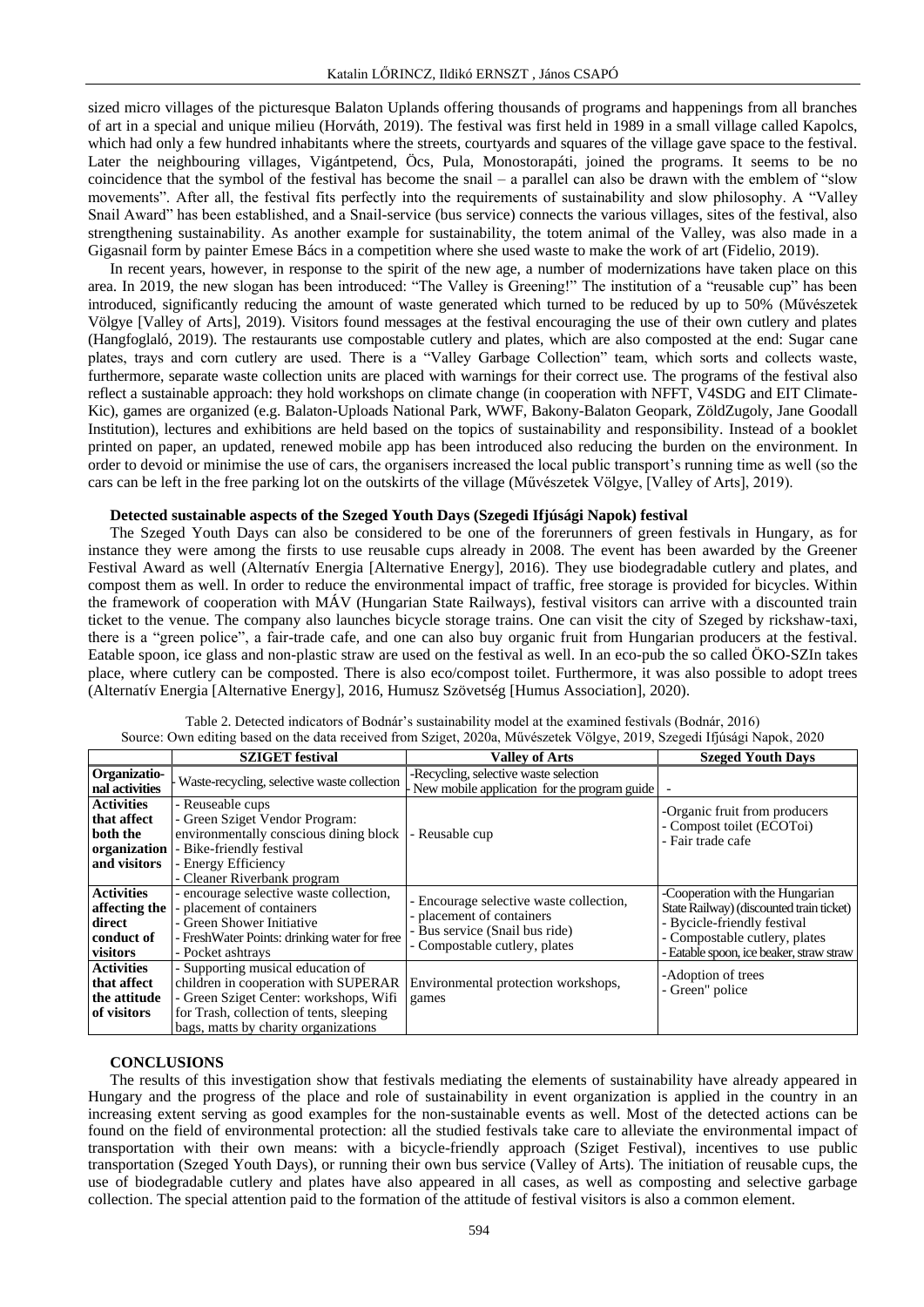In terms of socio-cultural sustainability, the Valley of Arts is perhaps the festival where the strongest connection with the locals, the presentation and embracing of the local culture is most pronounced. This can be due to the special nature of the festival, the fact that the festival venue takes place in the small gardens and courtyards of the villages. When examining the steps of festivals regarding sustainability by Bodnár's approach (2016), it can be stated, that the analysed events embrace all categories and so several demonstrated good examples are initiated. In case of these emblematic festivals, both the organizers and the visitors can, and also have to, take their share in the efforts towards sustainability (Table 2).

The basic limitation of this research is that a limited number  $-$  but representative  $-$  of case studies were chosen for research, but since they served as good practices, the authors believe that the research objectives could be achieved, however a greater number of festivals should be evaluated in the future research. Of course, further development in the application of sustainable aspects in festival organizing (supply) and in consumer behaviour (demand) is still needed, nevertheless the initiatives and measures of the analysed festivals are promising and offer a positive vision in order to achieve a more responsible and sustainable festival market in the Hungarian cultural and tourism sector.

### **Acknowledgement**

"We acknowledge the financial support of Széchenyi 2020 under the EFOP-3.6.1-16-2016-00015"

#### **REFERENCES**

Alaux, C., & Boutard, L. (2017). Place Attractiveness and Events: From Economic Impacts to Place Marketing. *Journal of International Business Research and Marketing*, 2(4), 25-29.<http://dx.doi.org/10.18775/jibrm.1849-8558.2015.24.3004>

Alternatív Energia (2016). Retrieved from: (22. 08. 2020).<https://www.alternativenergia.hu/jegpohar-es-eheto-kanal-a-szin-en/76793>

Anastassova, L., & Luizov, A. (2016). Marketing Urban Destinations Through Festivals. *Revista de Turism,* 21, 43-49.

- Andersson, T.D., Armbrecht, J., & Lundberg, E. (2012). Estimating Use and Non-use Values of a Music Festival. *Scandinavian Journal of Hospitality and Tourism*, 12, 215-231[. https://doi.org/10.1080/15022250.2012.725276](https://doi.org/10.1080/15022250.2012.725276)
- Andersson, T.D., Armbrecht, J., & Lundberg, E. (2015). Linking event quality to economic impact: A study of quality, satisfaction, use value and expenditure at a music festival. *Journal of Vacation Marketing*, 23(2), 114-132[. https://doi.org/10.1177/1356766715615913](https://doi.org/10.1177/1356766715615913)
- Andersson, T.D., & Lundberg, E. (2013). Commensurability and sustainability: Triple impact assessments of a tourism event. *Tourism Management*, 37. 99-109.<https://doi.org/10.1016/j.tourman.2012.12.015>

Ariyani, N., & Fauzi, A. (2022). A policy framework for sustainable tourism development based on participatory approaches: a case study in the Kedung Ombo Tourism area Indonesia. *GeoJournal of Tourism and Geosites*, 40(1), 129–135[. https://doi.org/10.30892/gtg.40115-811](https://doi.org/10.30892/gtg.40115-811)

Ásványi, K., & Jászberényi, M. (2017). The Effects of the Festivals in the Light of Sustainability. *Pannon Management Review*, 6(3), 99-110.

- Ásványi, K., & Márta, I. (2016). A hazai fesztiválpiac kínálata. [The supply of the domestic festival market] In *Fesztiválturizmus. [Festivaltourism]*. 82-96, Budapest, Akadémia Kiadó.
- Aysel, O., Mercan, A., Tunçel, A., Göç, I., & Şentürk, E. (2017). A Cultural Bridge Between Centuries Ertuğrul Gazi Commemorating Ceremony and Söğüt Festival. *Pannon Management Review*, 6(3-4), 19-24.
- Babbie, E. (2010). *The Practice of Social Research*. 12<sup>th</sup> edition. Wadsworth, Cengage Learning.
- Black, N. (2016). Festival connections. How consistent and innovative connections enable small-scale rural festivals to contribute to socially sustainable communities. *International Journal of Event and Festival Management*, 7(3), 172-187[. https://doi.org/10.1108/IJEFM-04-2016-0026](https://doi.org/10.1108/IJEFM-04-2016-0026) Bodnár, D. (2016). Környezeti és szociokulturális fenntarthatóság a fesztiválturizmusban. [Environmental and socio-cultural
- sustainability in festival tourism]. In *Fesztiválturizmus. [Festivaltourism],* 55-66, Budapest, Akadémia Kiadó. (In Hungarian). Brown, S., Getz, D., Pettersson, R., & Wallstam, M. (2015). Event evaluation: definitions, concepts and a state of the art review.
- *International Journal of Event and Festival Management,* 6(2), 135-157[. https://doi.org/10.1108/IJEFM-03-2015-0014](https://doi.org/10.1108/IJEFM-03-2015-0014) Browne, A., Jack, T., & Hitchings, R. (2019). Already existing' sustainability experiments: Lessons on water demand, cleanliness practices
- and climate adaptation from the UK camping music festival. *Geoforum*, 103, 16-25[. https://doi.org/10.1016/j.geoforum.2019.01.021](https://doi.org/10.1016/j.geoforum.2019.01.021)
- Buathong, K., & Lai, P.C. (2019). Event sustainable development in Thailand: A qualitative investigation. *Journal of Hospitality, Leisure, Sport Tourism Education*, 24, 110-119.<https://doi.org/10.1016/j.jhlste.2019.02.001>
- Chirieleison, C., & Scrucca, L. (2017). Event sustainability and transportation policy: A model-based cluster analysis for a crosscomparison of hallmark events. *Tourism Management Perspectives*, 24, 72-85.<https://doi.org/10.1016/j.tmp.2017.07.020>
- Choo, H., Park, D.B., & Petrick, J.F. (2022). Festival tourists' loyalty: The role of involvement in local food festivals. *Journal of Hospitality and Tourism Management*. 50, 57-66[. https://doi.org/10.1016/j.jhtm.2021.12.002.](https://doi.org/10.1016/j.jhtm.2021.12.002)
- Çelik Uğuz, S., & Gačnik, A. (2015). Festivals as Cultural Attractions in Tourism: Case of Slovenia. *In Tourism, environment and Sustainability (pp. 278-293)*. Sofia, St. Kliment Ohridski University Press.
- Cierjacks, A., Behr, F., & Kowarik, I. (2012). Operational performance indicators for litter management at festivals in semi-natural landscapes. *Ecological Indicators*, 13, 328-337.<https://doi.org/10.1016/j.ecolind.2011.06.033>
- Collins, A., & Cooper, C. (2017). Measuring and managing the environmental impact of festivals: the contribution of the Ecological Footprint. *Journal of Sustainable Tourism*, 25(1), 148-162[. https://doi.org/10.1080/09669582.2016.1189922](https://doi.org/10.1080/09669582.2016.1189922)
- Crespi Vallbona, M., & Richards, G. (2007). The Meaning of Cultural Festivals. *International Journal of Cultural Policy*, 13(1), 103- 122.<https://doi.org/10.1080/10286630701201830>

Csapó, J. (2012). [The role and importance of cultural tourism in modern tourism industry.](https://m2.mtmt.hu/gui2/?mode=browse¶ms=publication;1970496) In *[Strategies for Tourism Industry –](https://m2.mtmt.hu/gui2/?mode=browse¶ms=publication;1970495) Micro and [Macro Perspectives](https://m2.mtmt.hu/gui2/?mode=browse¶ms=publication;1970495) (pp. 201-232)*. Rijeka, Croatia, InTech Open Access Publisher.

- Fidelio (2019). *Hulladékból készült gigacsiga a Művészetek Völgyébe*. *[Large snail made from waste for the Valley of Arts]*, 22. 08. 2020, (In Hungarian). <https://fidelio.hu/vizual/hulladekbol-keszult-gigacsiga-a-muveszetek-volgyebe-146932.html>
- Formádi, K., & Hunyadi, Zs. (2019). *Helyi büszkeség vagy bosszúság?! A fesztiválok hatása a települések életében. [Local pride or annoyance?! The impact of festivals on the life of municipalities]* Prosperitas, 6(4), 95-111. (In Hungarian).
- Frost, W., & Laing, J. (2015). Avoiding burnout: the succession planning, governance and resourcing of rural tourism festivals. *Journal of Sustainable Tourism*, 23(8-9), 1298-1317.<https://doi.org/10.1080/09669582.2015.1037841>
- Getz, D. (1991). *Festivals, Special Events and Tourism*. New York: Van Nostrand Reinhold.
- Gössling, S., Garrod, B., Aall, C., Hille, J., & Peeters, P. (2011). Food management in tourism: Reducing tourism's carbon 'footprint'. *Tourism Management*, 32, 534-543[. https://doi.org/10.1016/j.tourman.2010.04.006](https://doi.org/10.1016/j.tourman.2010.04.006)
- Gursoy, D., Kim, K., & Uysal, M. (2004). Perceived impacts of festivals and special events by organizers: an extension and validation. *Tourism Management*, 25. 171-181[. https://doi.org/10.1016/S0261-5177\(03\)00092-X](https://doi.org/10.1016/S0261-5177(03)00092-X)
- Horváth, V. (2019). *Művészetek völgye*. *[Valley of Arts]* Retrieved from: (18. 08. 2020) (In Hungarian). [https://www.artisbusiness.hu/hu/](https://www.artisbusiness.hu/hu/%20publikaciok/muveszetek-volgye/)  [publikaciok/muveszetek-volgye/](https://www.artisbusiness.hu/hu/%20publikaciok/muveszetek-volgye/)